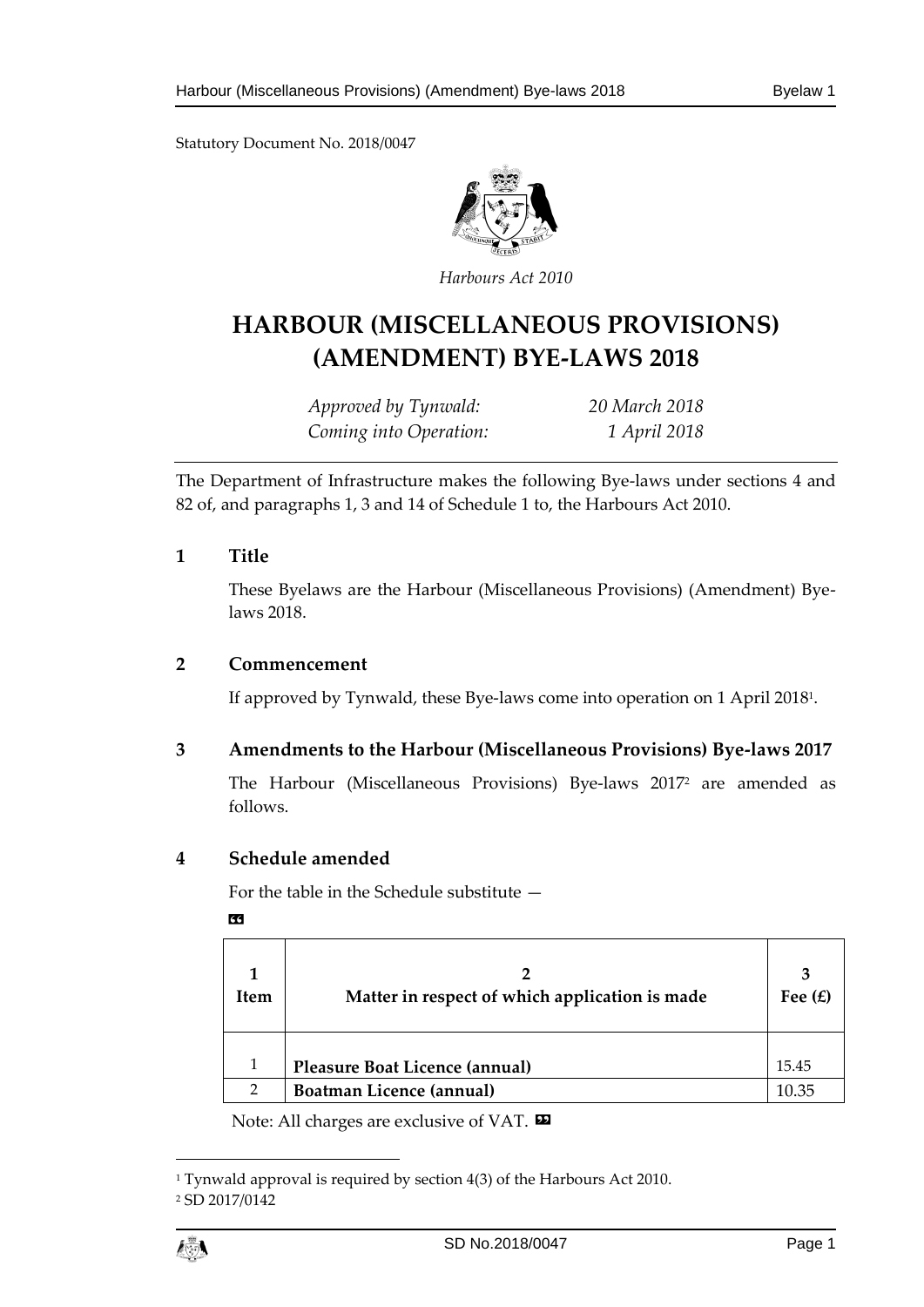#### **MADE 14 FEBRUARY 2018**

#### **R K HARMER**

*Minister for Infrastructure*